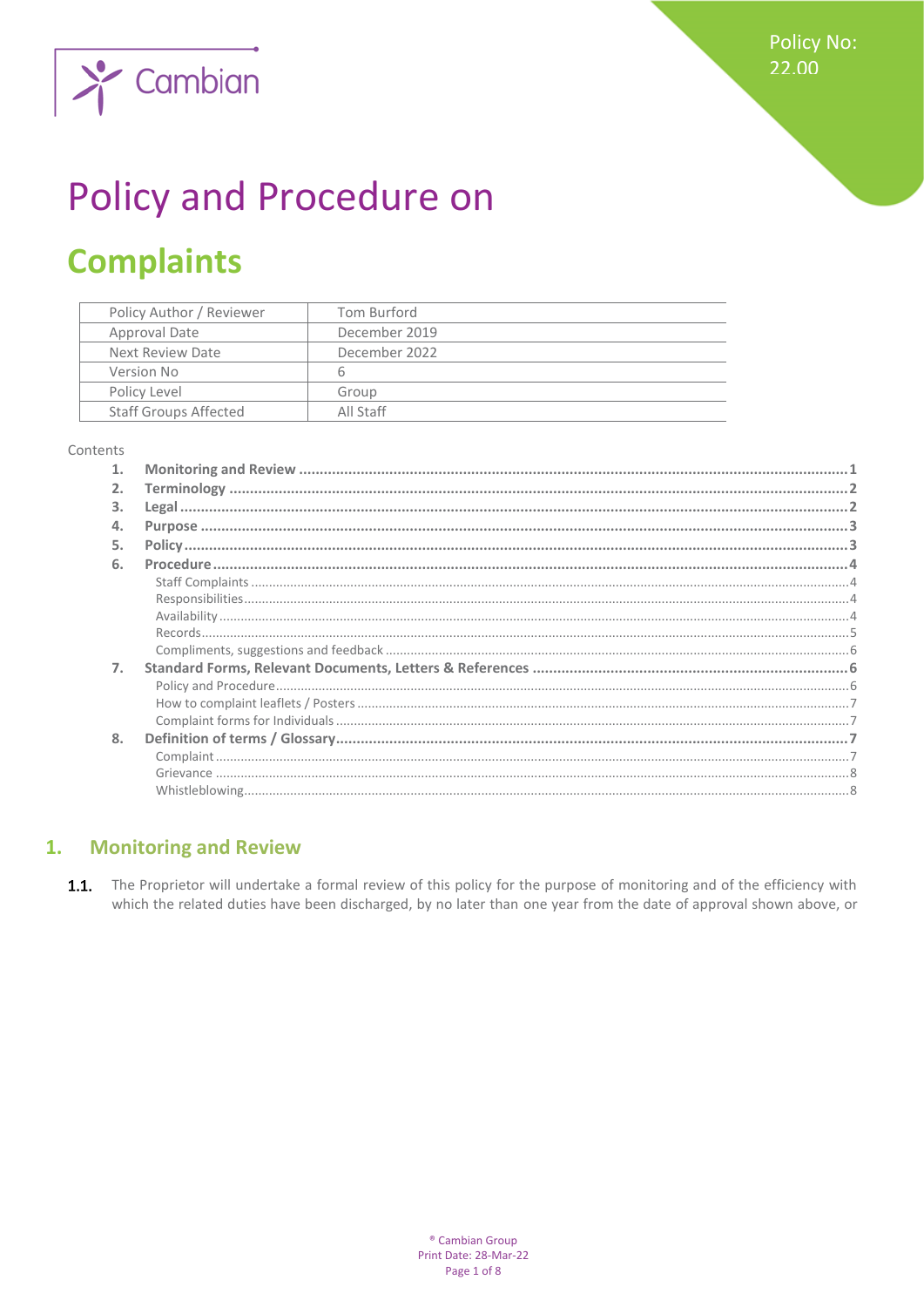

earlier if significant changes to the systems and arrangements take place, or if legislation, regulatory requirements or best practice guidelines so require.

Signed:

 $\mathcal{L}$ 

Jeremy Wiles **Group Executive Director- Children Services**  December 2021

## <span id="page-1-0"></span>**2. Terminology**

Our aim is to use consistent terminology throughout this policy and all supporting documentation as follows:  $2.1.$ 

| 'Establishment' or 'Location | this is a generic term which means the Children's<br>Home/school/college.                                                                                                                 |
|------------------------------|-------------------------------------------------------------------------------------------------------------------------------------------------------------------------------------------|
| Individual                   | means any child or young person under the age of 18 or young<br>adult between the ages of 18 and 25.                                                                                      |
| <b>Service Head</b>          | This is the senior person with overall responsibility for the                                                                                                                             |
| <b>Key Worker</b>            | Members of staff that have special responsibility for Individuals<br>residing at or attending the Establishment.                                                                          |
| Parent                       | means parent or person with Parental Responsibility                                                                                                                                       |
| <b>Regulatory Authority</b>  | Regulatory Authority is the generic term used in this policy to<br>describe the independent regulatory body responsible for<br>inspecting and regulating services. E.g Ofsted, CQC, CSSIW |
| <b>Social Worker</b>         | This means the worker allocated to the child/family. If there is no<br>allocated worker, the Duty Social Worker or Team Manager is<br>responsible.                                        |
| <b>Placing Authority</b>     | Placing Authority means the local authority/agency responsible<br>for placing the child or commissioning the service                                                                      |
| <b>Staff</b>                 | Means full or part-time employees of Cambian, agency workers,<br>bank workers, contract workers and volunteers and students on<br>placement.                                              |
| <b>CambianKPI</b>            | Means the Cambian online in-house information system which<br>holds data for each site on quality measures.                                                                               |

## <span id="page-1-1"></span>**3. Legal**

- $3.1.$ Quality Standards for Children's Homes and NMS for Residential Special Schools, available at: www.gov.co.uk and Fundamental Standards 2015
- $3.2.$ Children's Homes (England) Regulations 2015
- $3.3.$ Health and Social Care Act 2008 (Regulated Activities) Regulations 2014 (part 3) as amended) Regulation 16.
- $3.4.$ National Minimum Standards for Independent Health Care Services in Wales

| Version:                |
|-------------------------|
| <b>Next Review Date</b> |
| <b>Print Date:</b>      |

 $Re:$  Dec 2022 **Policy Name: Complaints** 

Version: 6 Cambian Group Approved by: Tom Burford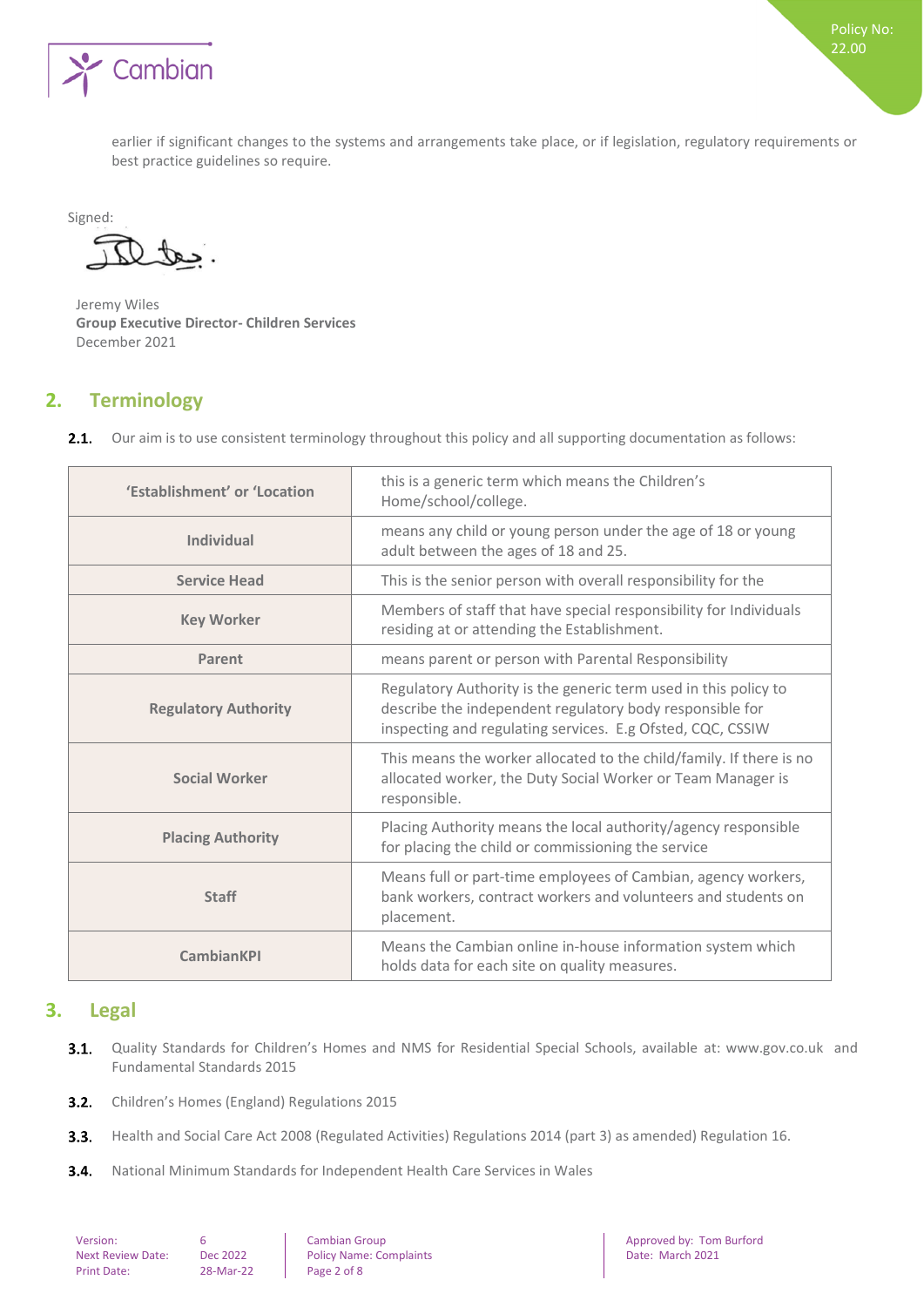

- $3.5.$ Mental Health Act 1983 - Code of Practice
- The Education (Independent School Standards Compliance Record) (England) (Amendment) Regulations,  $3.6.$
- $3.7.$ Care Home (Wales) Regulations (2002) (Amendments 2003 and 2011)
- $3.8.$ HIW National Minimum Standards for Independent HealthCare Services in Wales, CSSIW, Quality Standards and
- <span id="page-2-0"></span> $3.9.$ Mental Health Act Code of Practice

## **4. Purpose**

- $4.1.$ To provide all staff with clear policy, procedures and guidelines for managing compliments, suggestions, comments and complaints.
- $4.2.$ To deal promptly, effectively and fairly with complaints by individuals if they have capacity themselves and other interested persons on their behalf such as parents/guardians and members of the public.
- $4.3.$ To promote an open culture and rational attitude amongst individuals and staff towards complaints.
- $4.4.$ To improve the Group's service to individuals, placing authorities and parents/guardians.
- $4.5.$ To clarify the differences between concerns, negative comments, criticisms etc made about the service we provide, which are resolved informally within the location, and formal complaints, which may addressed by those outside the location.

## <span id="page-2-1"></span>**5. Policy**

- Cambian takes all complaints and comments seriously. It aims to promote an open culture and will be responsive where  $5.1.$ such issues are raised in a transparent and robust manner in order to ensure that dissatisfaction is minimised and any comments and suggestions are considered and acted upon using a learning framework.
- $5.2.$ No member of staff who has been implicated in a complaint may take part in any element of the investigation or decision making process associated with any final actions or outcomes.
- 5.3. Cambian will use all complaints and suggestions as an opportunity to learn and inform service improvement where appropriate and to strengthen the relationship with the individual, those acting on their behalf and the public.
- $5.4.$ For the purpose of this policy, a complaint is a written or oral/verbal expression of dissatisfaction or disquiet in relation to the location's exercise of its functions in relation to its current individuals.
- **5.5.** The Head of Service is responsible for ensuring that each individual and those acting on their behalf, if appropriate, is provided with information about the complaints procedure in a format and style appropriate to their needs and their ability to understand. Individuals will be provided with information about how they can make a complaint and such guidance will be available on site at all times. Where appropriate guidance (e.g. a poster) on how to make a complaint will be displayed on site.
- $5.6.$ Cambian fully supports individual's right to refer any complaint, at any stage to an external body. In addition all sites have an independent visitor who visits and some operate a link advocate – both of whom can support individuals who

Next Review Date: Dec 2022 Policy Name: Complaints Date: March 2021

Version: 6 Cambian Group Approved by: Tom Burford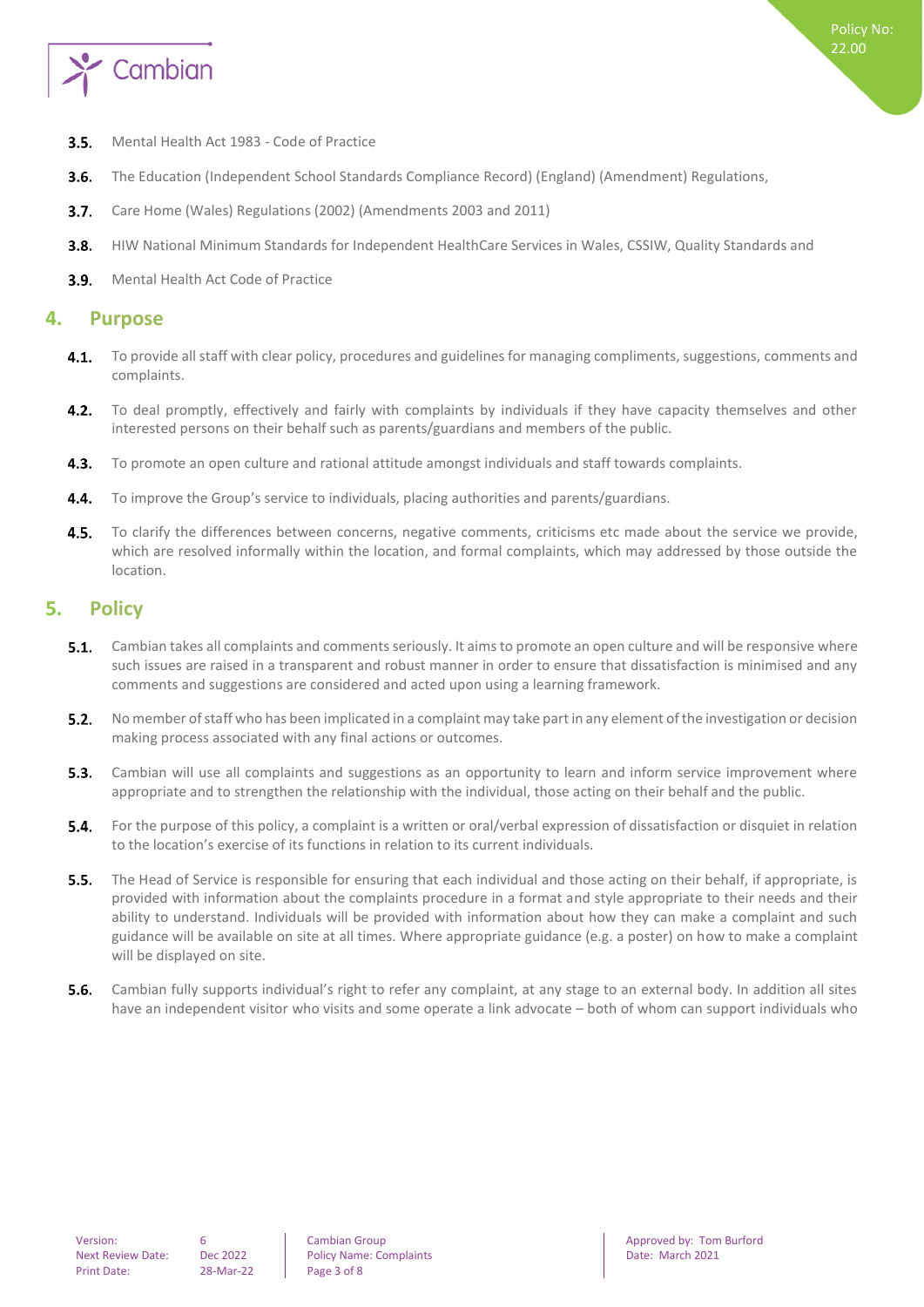

<span id="page-3-0"></span>wish to make complaints. Contact details for both the independent visitor and advocate are made available to all service users.

## **6. Procedure**

- **6.1.** The Complaints Procedure shall be operated independently of all other Group procedures, such as the Disciplinary and Grievance Procedures, Harassment Policy, Child Protection/Adult Safeguarding Policy.
- $6.2.$ Each location will tailor the generic Cambian Complaints Procedure to detail the local procedures and contact details of those with responsibility. For the purpose of this policy the term Complaints Procedure relates to the location's personalised Complaints Procedure.
- $6.3.$ The Complaints Procedure will be reviewed annually by the group in line with the Policy and the Head of Service will be responsible for continuous monitoring, refinement and audit.
- $6.4.$ All locations shall operate a Complaints Procedure, which can be invoked, on behalf of an individual, by an individual him/herself, placing authorities, parents/guardians, staff and other interested persons. All of whom may also inform an external body about their complaint if they so wish.

#### <span id="page-3-1"></span>**Staff Complaints**

6.5. Staff who wish to make a complaint are to follow the Grievance Policy (which encourages informal resolution ahead of the formal grievance process) or the Whistleblowing Policy.

#### <span id="page-3-2"></span>**Responsibilities**

- $6.6.$ The Head of Service is responsible for the thorough investigation of all complaints and should take responsibility for ensuring that investigations undertaken by others are in line with this policy, procedure and associated documentation in order to ensure best practice standards are maintained.
- $6.7.$ The Head of Service is required to make available on request to their regulatory body a summary of all complaints arising over the previous 12 months.
- All locations will have a named **Complaints Co-ordinator** to manage the day to day receipt, recording and tracking of  $6.8.$ complaint management.
- $6.9.$ The Complaints Co-ordinator will normally be the Head of Service is small homes. For larger sites where the Complaints Co-ordinator is not the Head of Service they will liaise closely with the Head of Service to ensure all elements of any internal stage investigation are dealt with following procedure and within the published timescales.
- 6.10. For any complaint that is not resolved internally and requires external investigation, the Head of Service will act as the location contact for Operations Directors/other Cambian staff or external appeal panel members.
- **Managers** have day-to-day operational responsibility for this policy, and must ensure that all staff receive regular and appropriate guidance on its use.

#### <span id="page-3-3"></span>**Availability**

- **6.12.** The Complaints Procedure shall be made available to all parents/guardians/carers, placing authorities, funding authorities, individuals, all members of staff and any other relevant persons.
- **6.13.** A copy of the Complaints Procedure shall be available at all times and displayed on the location's website where this is applicable.
- **6.14.** A copy of the Complaints Procedure shall be available on request at all times for visitors to Cambian locations.
- **6.15.** All Staff shall receive information on the complaints procedure as part of their induction with Cambian.

Next Review Date: Dec 2022 Policy Name: Complaints Date: March 2021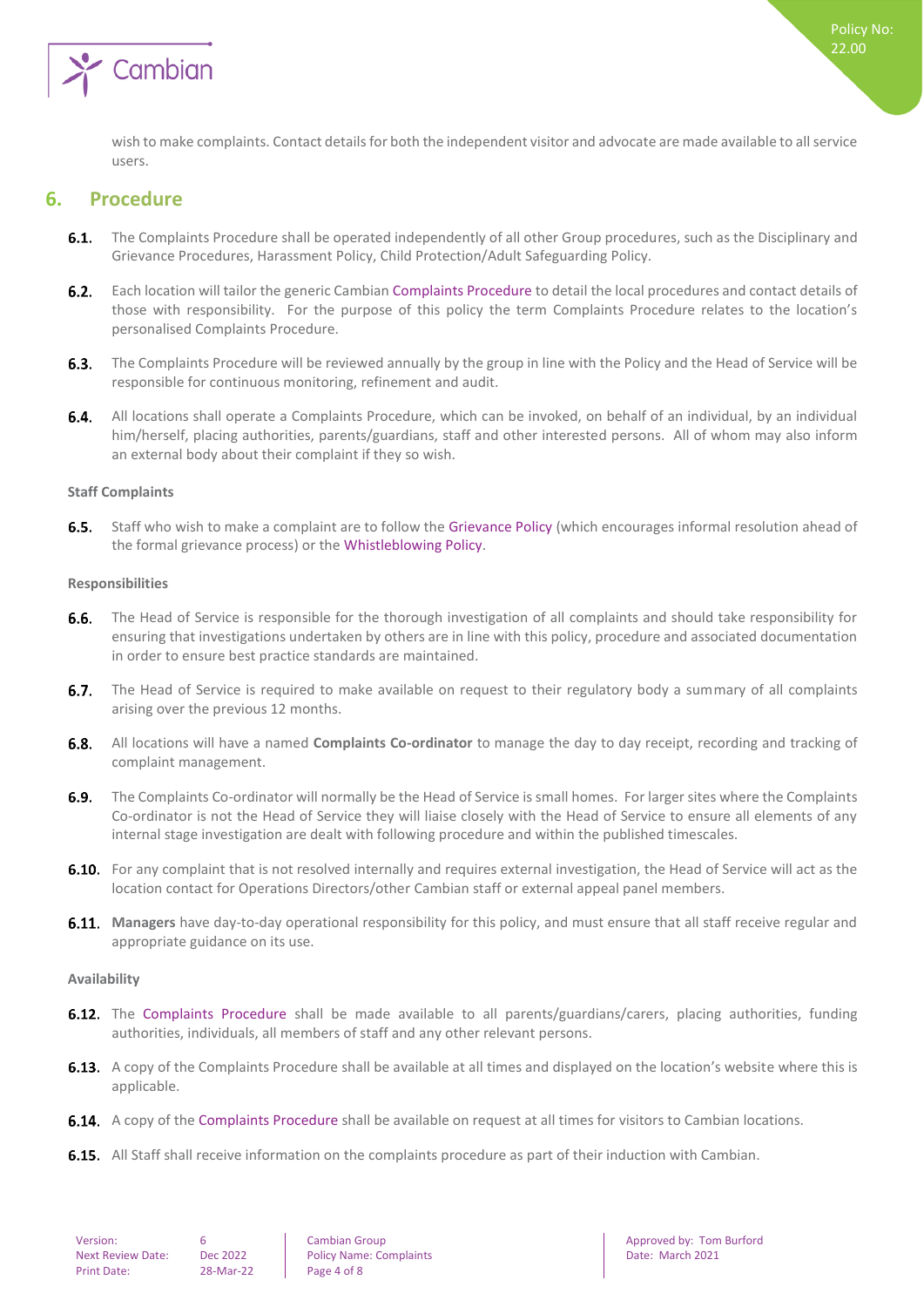

- **6.16.** Information on how to complain will be included in Children's Guides or Location Guides.
- 6.17. Individuals will also have access to printed complaint forms (22.09 a-g) and stamped pre-addressed envelopes to send to the relevant Operational leads if they choose not to speak with someone in their home or education setting. Heads of service will ensure that the forms and appropriately addressed envelopes are always readily available and that all individuals know where to access these. Depending on the service type, the addressed envelopes will be sent to either:
	- Education Services
	- Residential Services (West)
	- Residential Services (East)

At the following address

Cambian Group Metropolitan House 3 Darkes Lane Potters Bar Hertfordshire EN5 1JQ

#### <span id="page-4-0"></span>**Records**

6.18. A confidential record of all complaints received is to be documented on the relevant Record of Complaints Tracking Form: 22.03a for all individuals and 22.03b for all parents/guardians/public/authorities which shall be kept in the location's confidential **Complaints File**, which all locations must maintain. After completion the Complaints Tracking

Next Review Date: Dec 2022 Policy Name: Complaints Date: March 2021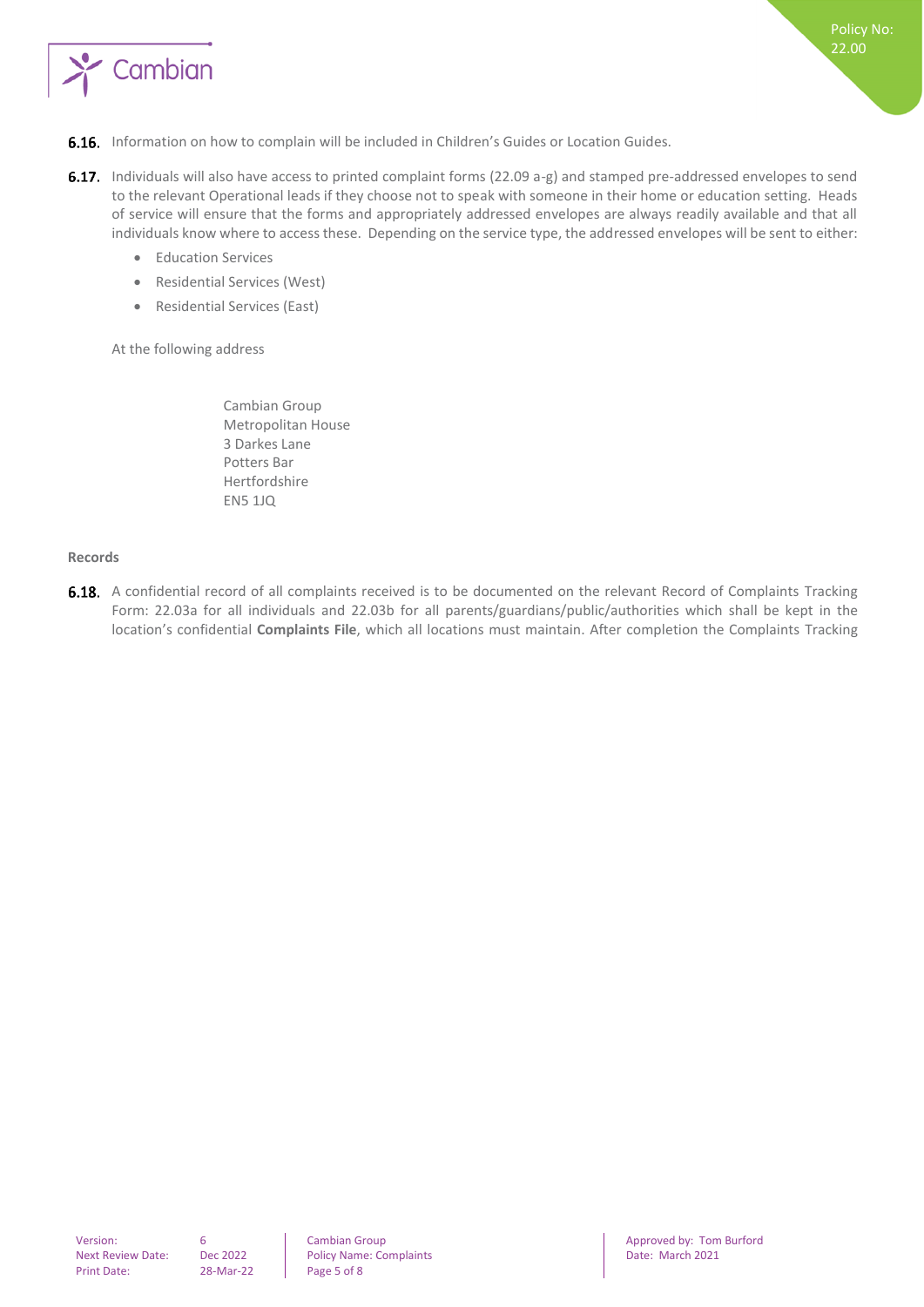

Form 22.03a and 22.03b (if used) shall be kept in the confidential Complaints File along with any statements, letters, etc associated with the complaint.

- 6.19. Complaints which are investigated by outside agencies or regulatory authorities shall also be recorded and full details placed in the Complaints File.
- **6.20.** All complaints received within a week should be recorded on **CambianKPI** for in the preceding week.
- 6.21. A Complaints log shall be maintained which will record brief details of each complaint, cross referenced to the Complaints File.
- 6.22. For each complaint the following brief details shall be recorded under the following headings:
	- Complaint number (i.e. 001SS or 010KPR etc).
	- Date complaint received
	- Name of person receiving it.
	- Name of person making complaint and relationship to individual.
	- Name of individual concerned.
	- Nature of complaint.
	- Action taken.
	- Outcome of action taken.
	- Whether complaint upheld, partially upheld or not upheld.
	- The number of the final Complaint Letter sent (1 to 9) and date sent.
- **6.23.** Where the Head of Service identifies it as appropriate, a copy of the complaint and response may be kept in the individual's record to understand and trace decisions concerning the path of care. Issues of confidentiality concerning the complaint are to be taken into consideration regarding this. (Refer to Data Protection Policy for guidance).

#### <span id="page-5-0"></span>**Compliments, suggestions and feedback**

**6.24.** Any compliments, suggestions or feedback received by staff should be recorded separately on a Compliments Log to be held by the Head of Service and be managed under the Consultation, Communication and Feedback Policy and Procedures.

## <span id="page-5-1"></span>**7. Standard Forms, Relevant Documents, Letters & References**

#### <span id="page-5-2"></span>**Policy and Procedure**

- 7.1. 22.00 Policy Complaints
- 7.2. 22.01 Procedure Complaints
- **7.3.** 22.01a Procedure Complaints regarding the MHA
- 7.4. 22.02 Complaints Flowchart
- $7.5.$ 22.03 -Complaint Form – written record of complaint
- $7.6.$ 22.04a – Complaint Tracking Form Individuals
- $7.7.$ 22.04b – Complaint Tracking Form Others
- $7.8.$ 22.05 - Complaint log template
- 22.06 Complaints Letter Templates 1-9 $7.9.$

Next Review Date: Dec 2022 Policy Name: Complaints Date: March 2021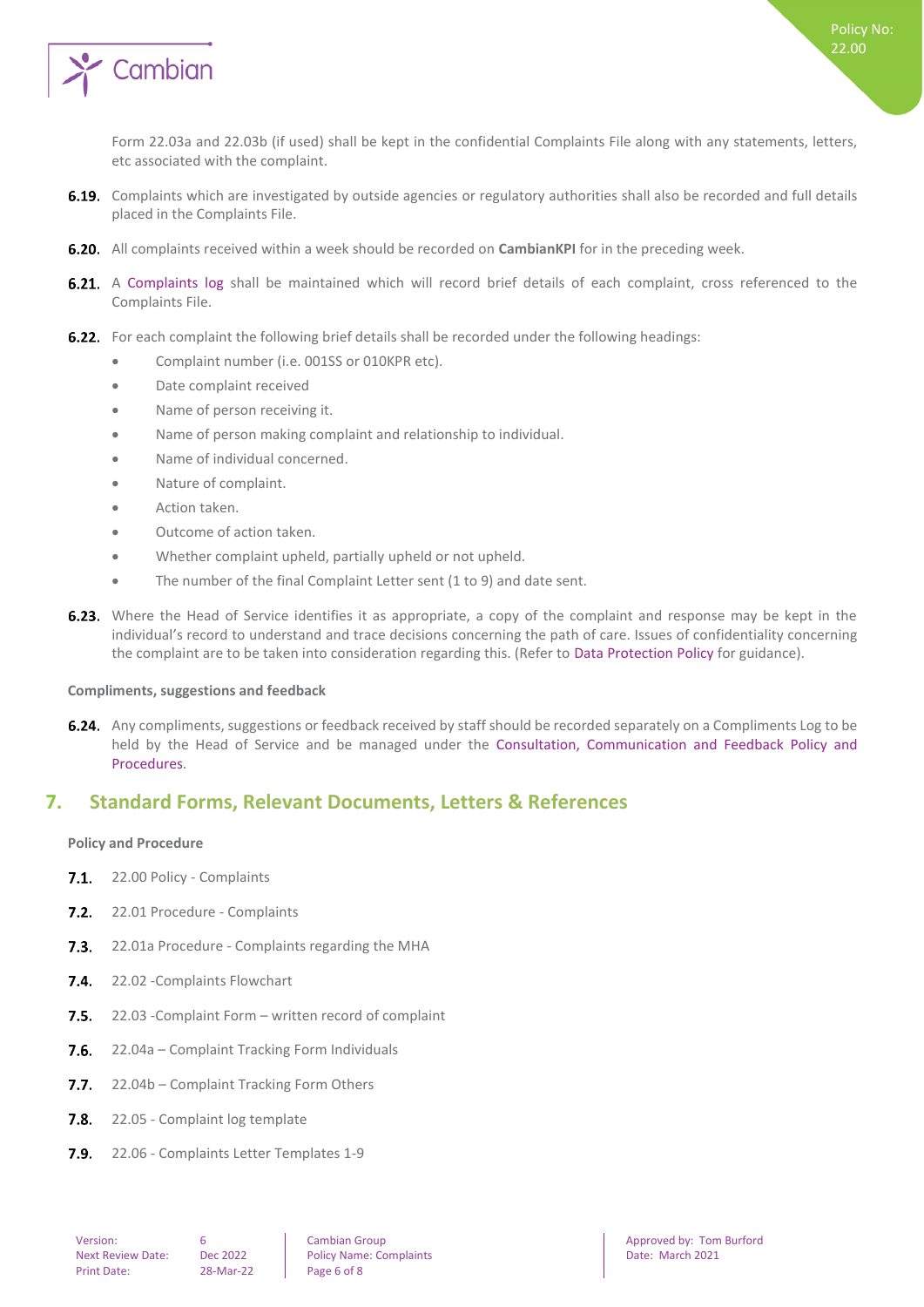

#### <span id="page-6-0"></span>**How to complaint leaflets / Posters**

- 7.10. 22.07 How to Complain Pictorial Booklet
- 7.11. 22.07a Complaint Leaflet PECS Home
- 7.12. 22.07b Complaints Leaflet PECS School
- 7.13. 22.08a Complaint Information Poster for Individuals CHILDRENS HOMES
- 7.14. 22.08b Complaint Information Poster for Individuals EDUCATION
- 7.15. 22.08c Complaints Information for Parents, visitors and public
- <span id="page-6-1"></span>7.16. 22.08d - Complaints Information Poster for Staff

#### **Complaint forms for Individuals**

- 7.17. 22.09a Complaint Form for Individuals 7-13 OFSTED
- 7.18. 22.09b Complaint Form for Individuals 13+ OFSTED
- 7.19. 22.09c Complaint Form for Individuals CQC HOME
- **7.20.** 22.09d Complaint Form for Individuals CSSIW
- 7.21. 22.09e Complaint Form for Individual 16+ CSSIW
- 7.22. 22.09f Complaint Form Deaf Services
- 7.23. 22.09g Complaint Form CQC Care Homes 16+

#### **Other Cambian Policy**

- 7.24. GHR 29 Grievance Policy
- 7.25. GHR 30 Whistleblowing Policy
- 7.26. GIG 02 Data Protection Policy
- **7.27.** Consultation, Communication and Feedback Policy (including Compliments)
- 7.28. 25 Child Protection and Young Adult Safeguarding

#### **Guidance**

7.29. For further information about complaints and advocacy for children living in children's homes see Get it sorted (2004) [Guidance on providing effective advocacy services for children and young people making a complaint under the Children](https://www.gov.uk/government/publications/advocacy-services-for-children-and-young-people)  [Act 1989](https://www.gov.uk/government/publications/advocacy-services-for-children-and-young-people)

## <span id="page-6-2"></span>**8. Definition of terms / Glossary**

#### <span id="page-6-3"></span>**Complaint**

 $8.1.$ For the purpose of this policy, a complaint is a written or oral/verbal expression of dissatisfaction or disquiet in relation to the location's exercise of its functions in relation to its current individuals.

| Version:                |
|-------------------------|
| <b>Next Review Date</b> |
| <b>Print Date:</b>      |

 $P^2$ -Mar-22 Page 7 of 8

Next Review Date: Online Policy Name: Complaints Date: Date: March 2021

**Version: 6 Cambian Group Approved by: Tom Burford Approved by: Tom Burford Approved by: Tom Burford**